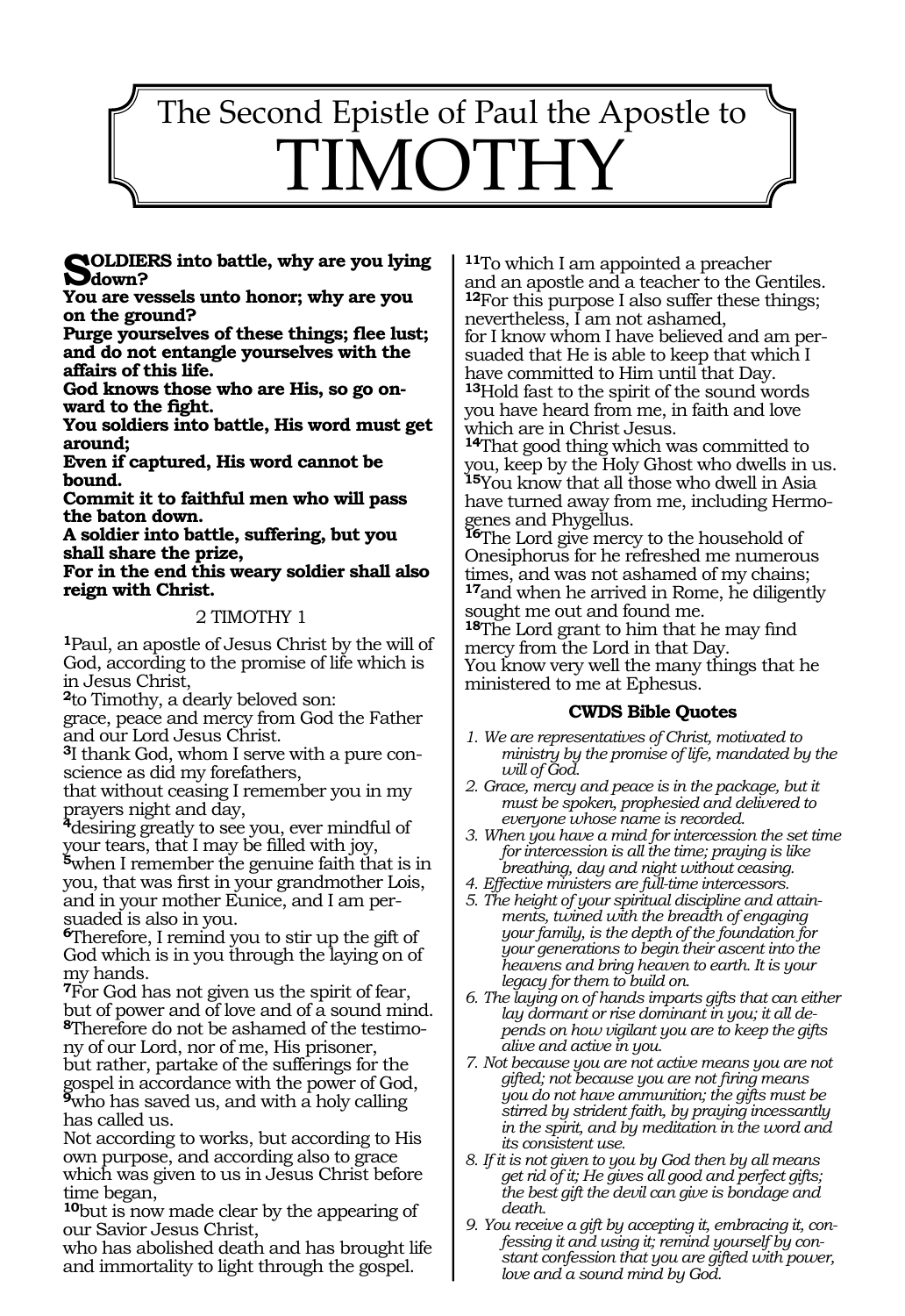## **2 TIMOTHY 1**

- *10. Pride seeks to avoid the price of standing up for the gospel, but there are some who will not be ashamed, willing to share in the suffering of the gospel with those who have sacrificed.*
- *11. Our holy calling began in time but was given to us in Christ before time began; the coming of Christ did not initiate the good work of salvation, He simply revealed it.*
- *12. Death was defeated, destroyed and abolished at the cross; the gospel conveys the good news of immortality to hearts bound to the law of death.*
- *13. To know what you believe gives you confidence, but it gives so much more confidence to believe what you know; when you know who you believe in and His accessibility, ability and willingness you have all confidence.*
- *14. You must keep committed to your faith, for Jesus is committed to your keep and will keep the precious life you have committed to Him until He comes again.*
- *15. Some things you fast to hold and some things you hold fast to; faith and love are spiritual glues that hold sound words so fast it never lets you go.*
- *16. The devil will fight fiercely for every good thing deposited in you or committed to you; the battle will be so hot it is impossible to hold on to them in the flesh. The Holy Spirit in you is your victory key; engage Him.*
- *17. Some of your most faithful friends and excited helpers in good times will turn on you and away from you in bad times; keep your eyes on the Lord and remain steadfast; never let those who turn away from you tempt you to turn away from the Lord.*
- *18. You can never do an act of kindness, honor or service to any man of God or minister and not be singled out for honor, blessings and goodness, both in heaven and on earth.*

#### **PRAYER POINTS**

- Righteous Father, help me to embrace my created purpose in You; I will represent Jesus here on earth. Amen.
- I speak grace, mercy and peace to every member of my family and to my brethren in Christ. Let this be their experience today, Father. Amen.
- Lord Jesus, make me an intercessor; I live to breathe life into others, in the name of Jesus.
- I speak intercession fuelled by love into the hearts and spirits of every minister, in the name of Jesus.
- Power to engage generations in comprehensive ministry, rest with every minister; Father, grant them the power of effective succession. Amen.

### **You received it, let it flow; Stir it up, get in the go. Remember your faith that is sincere, and the gifts you received by hands laid on**

**you. For He in whom you have believed, is able indeed to keep**

**that which you have committed to Him. Now, you have not received the spirit of fear,** 

**but of power, hope and stability; You are much more than a millionaire.**

2 TIMOTHY 2

**<sup>1</sup>**You therefore, my son, be strong in the grace that is in Christ Jesus.

**<sup>2</sup>**The things that you have heard of me among many witnesses, commit to faithful men like yourself who are able to teach others also.

**<sup>3</sup>**Endure hardship as a good soldier of Jesus Christ.

**<sup>4</sup>**No man who is in warfare entangles himself with the affairs of this life,

instead he forsakes them that he may please the One who chose him to be a soldier.

**<sup>5</sup>**And if a man also strives for mastery, he is not crowned except he competes lawfully, according to the rules.

**<sup>6</sup>**The farmer who labors has the right to be the first partaker of the crops.

**<sup>7</sup>**Consider what I say to you and may the Lord

give you understanding in all things. **<sup>8</sup>**Remember that Jesus Christ, who is of the lineage of David was raised from the dead according to my gospel,

**<sup>9</sup>**for which I suffer trouble (as if I had done some evil) unto persecution and imprisonment,

but the word cannot be bound.

**<sup>10</sup>**Therefore I endure all things for the sake of the elect, that they may obtain the salvation which is in Jesus Christ with eternal glory. **<sup>11</sup>**This is a faithful saying, "If we are dead with Him, we shall also live with Him.

**<sup>12</sup>**If we suffer, we shall also reign with Him. If we deny Him, He will also deny us. **<sup>13</sup>**If we do not believe, He remains faithful; He cannot deny Himself."

**<sup>14</sup>**Remind them of these things, charging them before the Lord that they do not contend with words to no profit, to destroy those who hear. **<sup>15</sup>**Study to obtain God's approval,

a laborer who does not need to be ashamed, rightly interpreting and applying the word of truth.

**<sup>16</sup>**But shun profane and useless chattering, for they will increase unto more ungodliness; **<sup>17</sup>**their words will devour like cancer.

Among these are Hymenaeus and Philetus, **<sup>18</sup>**who have erred greatly concerning the truth, saying that the resurrection is already past, and so overthrowing the faith of some.

**<sup>19</sup>**Nevertheless, the foundation of God stands sure, having this seal: the Lord knows those who are His.

Let everyone who names the name of Jesus depart from iniquity.

**20**But in a great house there are not only vessels of gold and silver but also of wood and clay,

some designated for honor and some for dishonor.

**<sup>21</sup>**Now if a man purges himself from these, he shall be a vessel unto honor,

sanctified and fit for the Master's use and prepared for every good work.

**22**Flee youthful lusts, but follow righteous-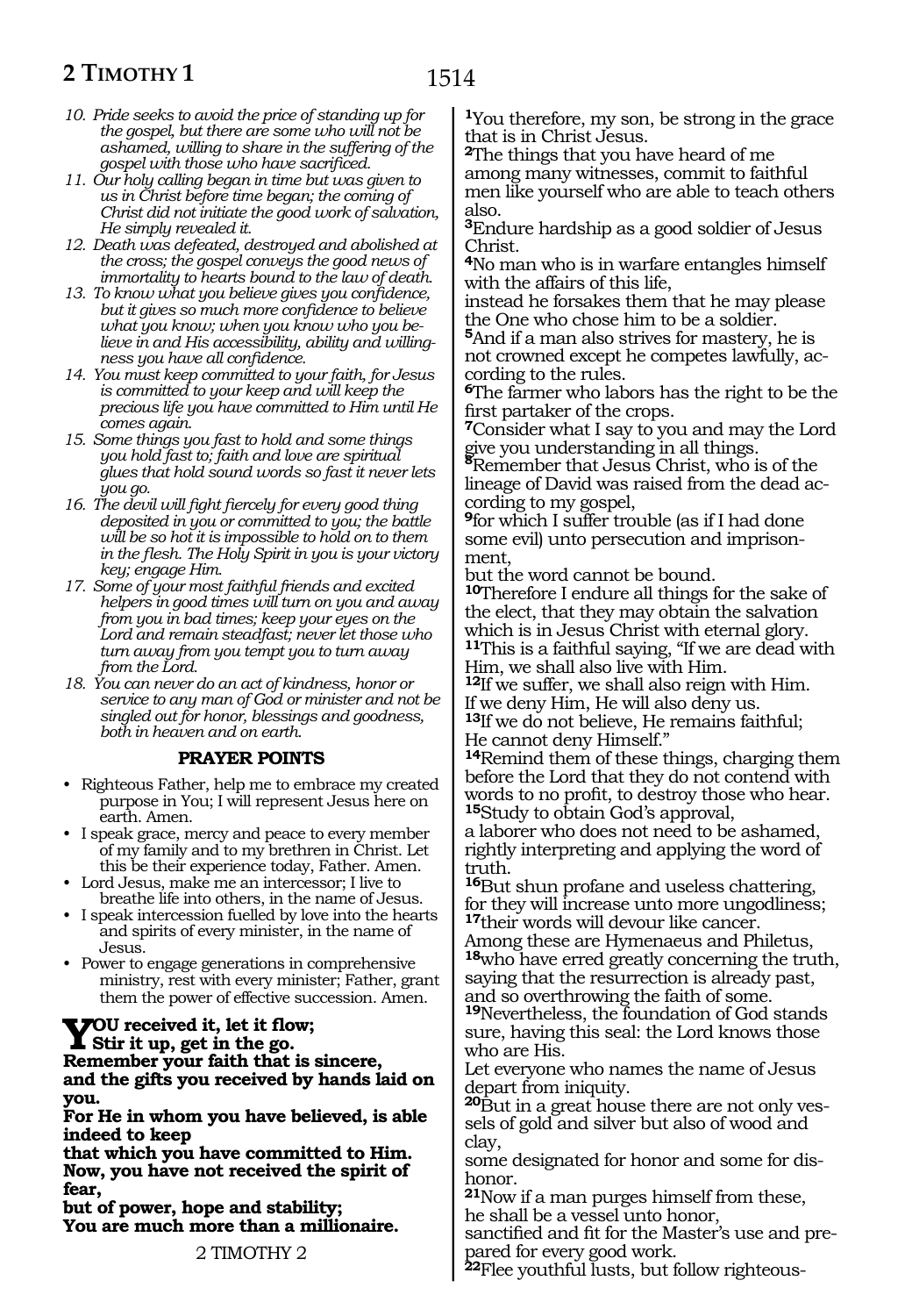## **2 TIMOTHY 2**

ness, faith, love and peace with diligence, with those who call on the Lord out of a pure heart. **<sup>23</sup>**But avoid foolish and ignorant questions, knowing that they create strife.

**<sup>24</sup>**And the servant of the Lord must not fuss, but be gentle to all men, able to teach, patient, **<sup>25</sup>**in meekness instructing those who oppose their own selves,

if God will give them repentance so they may acknowledge the truth,

**<sup>26</sup>**and that they may deliver themselves out of the snare of the devil,

who are now been taken captive by him at his will.

#### **CWDS Bible Quotes**

- *1. The grace in Christ may be strong in you but may not be strong for you unless you strengthen yourself in it. You have everything in the Lord Jesus Christ to make you strong.*
- *2. The principle of multiplication of Christ is to make deposits in people who will not just bear the fruit, but will bear seed to deposit in others who will multiply fruit and seed also.*
- *3. It is beautiful; it is good; it is for your good while you live, but your gift was never meant to leave for good with you when you die.*
- *4. It was meant to live with you and in you, but it was never meant to die with you; find others to deposit yourself in today.*
- *5. You are soldiers of Christ; your enemy is real and he has an arsenal of hardships and obstacles prepared for you; you may never enjoy the tests, but as good soldiers you must endure them.*
- *6. They may blast you but cannot outlast you; when you overcome them it will bless you in the end.*
- *7. Warfare is focused attention; distraction is death. Spiritual warfare is no different; because of distraction many are downed, damaged and defeated in the church.*
- *8. You will never complete unless you compete according to the rules.*
- *9. The rules and convention of competition must be complied with in order to reap the benefits of completion; if you disregard the rules of competition, you rule yourself out of contention for the rules will disqualify you and the competition will discard, not just disregard you.*
- *10. The first reward for your hard work of farming or faith belongs in all fairness to you, but you benefit more when the greater benefit is to others and is far-reaching.*
- *11. Your work is more important than the weight you bear; the people more important than your pain.*
- *12. You are not living for yourself, therefore you cannot allow what happens to you to distract or destroy the living word in you and the word for the living that must come through you.*
- *13. It may seem evil for the righteous to suffer as evildoers like the wicked, but Jesus was hung up on righteousness and hung up for righteousness between two evildoers.*
- *14. You may chain the worker but you cannot chain the work or the word.*
- *15. The worker who understands projection, places himself in subjection so that the word may be propelled.*
- *16. What we get out of Christ is subject to what we put in to our faith: if we die with Him we live; if we endure, we reign; if we deny Him He will*

*deny us.*

- *17. Jesus is consistently true to Himself; our faithlessness does not impact His faithfulness, He cannot deny Himself.*
- *18. Increase your expertise in your area of occupation; be the best at what you do. Shine in your knowledge of the word and interpretation or be shamed in your lack of it.*
- *19. Diligence creates distinction that compels recognition; study to show yourself approved.*
- *20. You do not need to stun babblers or those who speak evil profanities without knowledge; simply shun them.*
- *21. It is best for you to just leave drunken babblers; your engagement will only embolden them in their boisterous enragement.*
- *22. When you give gainsayers the dignity of engagement they use it as a platform for evangelism of their defiance and delusion.*
- *23. God's knowledge is not limited to our baggage; His foundation does not fall with our failure, faults or falling away; He already knows those who are His.*
- *24. Refine your game, if you name the name of the Lord; remove yourself from iniquity.*
- *25. In a human house the purpose of things determines the position or placement and use; in a spiritual house the cleansing and consecration determines the positioning, honor and use.*
- *26. Do not wait to see how near you can get to sin without sinning; see how far you can stay away and how fast you can get away; flee youthful lust. If you live on the fence you have a 50% chance of falling off.*
- *27. The effectiveness of what you pursue energizes the effect of what you evade; without pursuit of love, peace, righteousness and purity of heart, lust will pursue you and catch up.*
- *28. You could place your haters over a barrel, but a servant of God must never quarrel; you could have a run-in with others, but your patience must never run out.*
- *29. Your gentleness, humility and wisdom in engaging will overcome resistance and cause changes.*
- *30. The soul of the deviant and argumentative is at stake; while your aptitude for words may not defeat their reasoning; your attitude of love, gentleness and humility will change the atmosphere and encourage repentance and change.*

#### **PRAYER POINTS**

- I strengthen myself in the grace of the living God; I confess that He has given me everything I need for my natural and Godly life, in the name of Jesus.
- I thank You Father that the word deposited in the life of believers will motivate them to ministry, and to multiply and reach the world. Amen.
- Holy Spirit, let the power to be fruitful and to multiply by nurturing, training and imparting be the driving force of every gift You have deposited in the earth, in the name of Jesus. Amen.
- I rebuke the spirit of selfishness from the heart of every person with skills that the body needs. I release the power to give freely what You have freely given to them, in Jesus' name.
- Power to endure hardships as good soldiers and to walk in the overcoming power of Christ, fall upon believers today, in the name of Jesus.

#### **Profitable to me, profitable to me; All Scriptures are inspired and are prof-**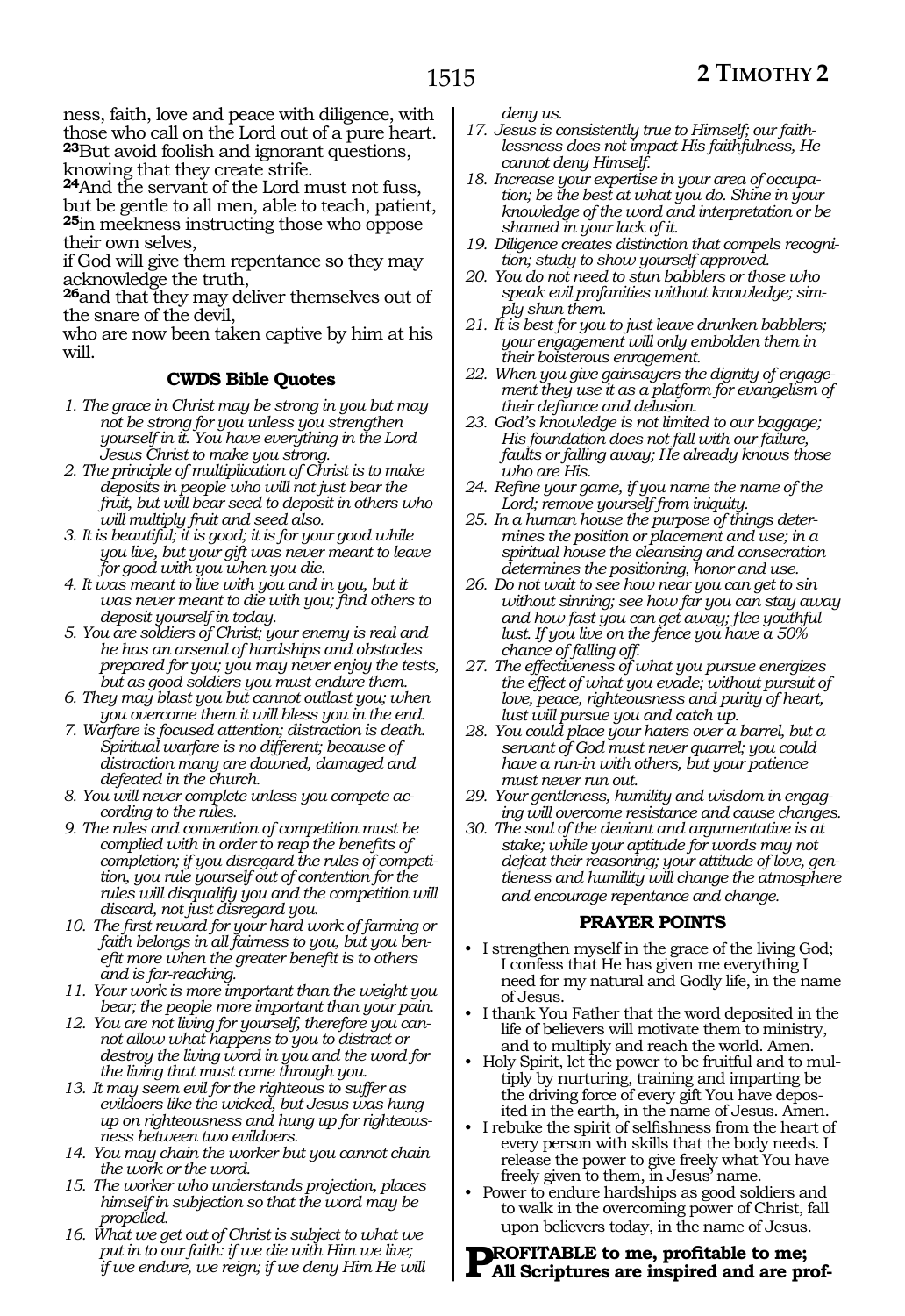#### **itable to me**

**That I may be perfect and thoroughly furnished for good deeds.**

**For when in the last days perilous times come**

**and I suffer persecutions, as with all the godly in Christ,**

**I hold to the Scriptures I have known from a child,**

**For God's word indeed is totally and absolutely profitable to me.**

#### 2 TIMOTHY 3

**<sup>1</sup>**This know also, that in the last days perilous times shall come:

**2**for men shall be lovers of themselves, covetous, boasters, proud,

disobedient to parents, blasphemers, unthankful, unholy,

**3**without natural affection, brutal, truce breakers, false accusers, without self control, despisers of the things that are good,

**4**traitors, heady, high-minded, lovers of pleasure more than lovers of God,

**<sup>5</sup>**having a form of godliness, but denying the power of it; from such people turn away.

**6**For of this sort are such who creep into houses, leading into captivity, silly women laden with sins, led away with various lusts,

**<sup>7</sup>**always learning, yet never attaining to the knowledge of the truth.

**<sup>8</sup>**Now as Jannes and Jambres resisted Moses, even so these resist the truth:

men of corrupt minds, reprobate concerning the faith;

**<sup>9</sup>**but they shall proceed no further, for their folly will become obvious to all men, as theirs was.

**<sup>10</sup>**But you have fully known my doctrine, manner of life, purpose, faith, longsuffering, love, patience,

**<sup>11</sup>**persecutions, afflictions, which I experienced at Antioch, at Iconium, at Lystra, and what persecutions I endured.

But out of them all the Lord delivered me. **<sup>12</sup>**And all who will live godly in Christ Jesus shall suffer persecution.

**<sup>13</sup>**But evil men and seducers shall regress worse and worse, deceiving and also being deceived.

**<sup>14</sup>**Now continue in the things you have learned and have been assured of,

knowing from whom you have learned them, **<sup>15</sup>**and that from childhood, you have known the Holy Scriptures,

which are able to make you wise unto salvation through faith which is in Jesus Christ. **<sup>16</sup>**And all Scripture is given by inspiration of God and is profitable for doctrine, reproof and for correction, for instruction in righteousness, **<sup>17</sup>**that the man of God may be perfect and fully equipped for every good work.

#### **CWDS Bible Quotes**

- *1. The peril of the times is not determined by the deterioration of the climate, or other natural degeneration in the earth, but the degradation of human hearts.*
- *2. The peril of the times is a reflection of the perniciousness of the mind.*
- *3. The increase in the wickedness of human hearts and their hostility towards the word of God is not evidence of lasting days but of the last days; it signals we are closing the conclusion and have entered the end.*
- *4. The display of corruption and fleshiness in the last days will not be restricted to unbelievers but will be prevalent among believers who will revert to their own definition of godliness and deny and defy the word and its power to save and deliver.*
- *5. The power of this gospel rests in the bosom of the Holy Spirit who lives in us; we will never experience the fullness of the power unless we fully engage Him.*
- *6. Sexual perversion and immorality is captivity; when Christian men engage in these practices they are leading women into captivity instead of leading them to freedom.*
- *7. It is not how much you study that matters, but how much you learn; it is not the knowledge you seek that possesses you, but the knowledge that finds you.*
- *8. It is not the word that is studied or received that changes you, but the word that is revealed.*
- *9. If your study fills your head but does not impact your heart and your passion, it is just adornment as jewelry and for fashion.*
- *10. Truth does not change to suit a lie; if you resist the truth, the truth will rebound and expose you.*
- *11. The faithfulness of God in the most frightful of circumstances is the framework of believer's faith and encouragement.*
- *12. Speak of all your tests and persecutions to speak of the faithfulness of God who delivered you out of them all.*
- *13. Your position of Godliness attracts demonic opposition to the God in you; for everyone who chooses to live godly in Christ will suffer persecution.*
- *14. Your deceit is your deception, for there is no one who deceives who is not first deceived by the deceiver and master of deceit.*
- *15. It may take some time and patience but it is not a waste of time to teach the Holy Scriptures to your children, for the seed of greatness and the wisdom for salvation is planted in the man as a child.*
- *16. The scriptures are authentic; they are good and perfect and they prepare you in every way for every good work.*

#### **PRAYER POINTS**

- I speak to the impact of the church in this generation; let the salt in us be savory, in the name of Jesus. Amen.
- I assign fire to every evil force at work to destroy the youth of this generation. Lord Jesus, let our youths live and not die. Amen.
- I stir up a sense of urgency among believers as they relate to their loved ones; let us never sing the tragic song of regrets at funerals, and lament that we did not do enough. Amen.
- Let the fire of the living God burn out corruption and every spirit of flesh from within the house of God, in the name of Jesus.
- Holy Spirit, You are my dearest and closest friend and constant companion; teach me how to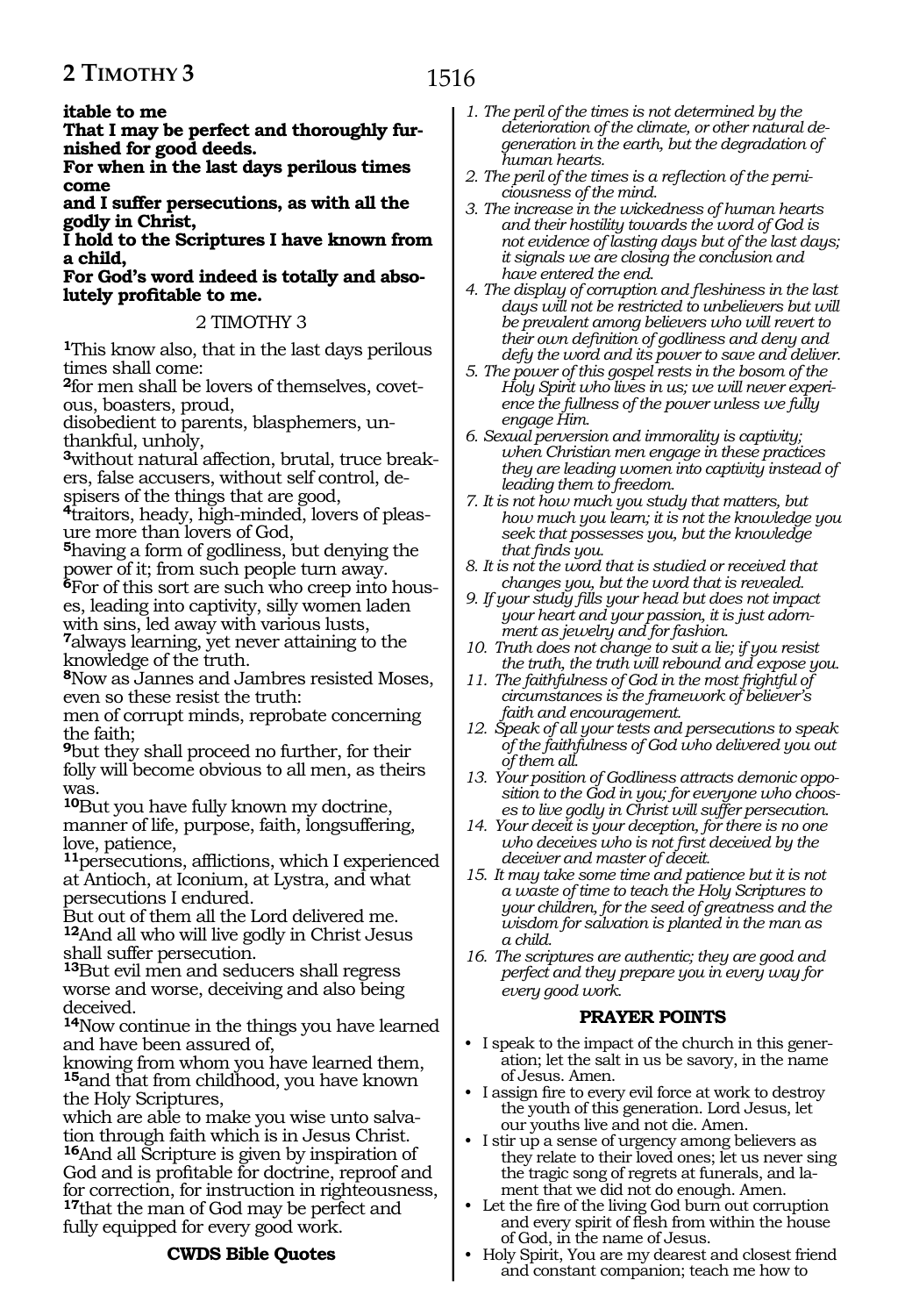magnify You in my life and to engage You fully. Amen.

# WHEN my time has come and my days<br> **And I** look both of life help me to see

**And I look back at life, help me to say, I have fought a good fight.** 

**Preaching the word in and out of season with all longsuffering and doctrine.** 

**And when I look ahead and see my head, Knowing I have kept the faith,** 

**Help me to see there a crown of righteousness.**

**I have finished my course and to Glory I am nearing;** 

### **Oh, how much I love His appearing!**

#### 2 TIMOTHY 4

**<sup>1</sup>**I therefore give you charge, before God and the Lord Jesus Christ

who shall judge the living and the dead at His appearing and His kingdom:

**<sup>2</sup>**preach the word, be instant in and out of season.

Reprove, rebuke and exhort with all longsuffering and doctrine.

**<sup>3</sup>**For the time shall come that they will not endure sound doctrine, but according to their own lust, and having itching ears,

they will heap to themselves teachers; **<sup>4</sup>**and they will turn their ears from the truth to baseless fables.

**<sup>5</sup>**But be watchful in all things; endure affliction.

Do the work of an evangelist; make full proof of your ministry.

**<sup>6</sup>**For I am ready to be offered, the time of my departure is at hand.

**<sup>7</sup>**I have fought a good fight; I have finished my course; I have kept the faith.

**<sup>8</sup>**Henceforth the crown of righteousness awaits me, which the Lord, the righteous

Judge, will give to me on that Day,

and not only to me, but to all those who love His appearing.

**<sup>9</sup>**Be diligent to come to me hastily, **<sup>10</sup>**for Demas has forsaken me, having loved this present world,

and has departed unto Thessalonica, Crescens to Galatia, Titus to Dalmatia. **<sup>11</sup>**Only Luke is with me.

Take Mark, therefore, and bring him with you, for he is profitable to me for the ministry.<br><sup>12</sup>And I sent Tychicus to Ephesus.

**13**Bring the cloak that I left at Troas with Carpus when you come and also the books, but especially the parchments.

**<sup>14</sup>**Alexander the coppersmith did me much evil,

the Lord reward him according to his deeds. **<sup>15</sup>**Beware of him, for he greatly withstood our words.

**<sup>16</sup>**And at my first defense no one stood with me, but everyone forsook me.

But I pray to God that this may not be laid to

their charge.

**<sup>17</sup>**Notwithstanding the Lord, stood with me, and strengthened me also, that by my preaching the message may be fully known, and that all the Gentiles may hear it.

I was also delivered out of the mouth of the lion.

**<sup>18</sup>**And the Lord shall deliver me from every evil work,

and He will preserve me unto His heavenly kingdom,

to whom be glory for ever and ever. Amen! **<sup>19</sup>**Salute Prisca and Aquila, and the household of Onesiphorus.

**<sup>20</sup>**Erastus remained at Corinth but I have left Trophimus sick at Miletus.

**<sup>21</sup>**Be diligent to come before winter.

Eubulus and Pudens greet you, and Linus and Clauda, and all the brethren.

**<sup>22</sup>**May the Lord Jesus Christ be with your

Spirit.

Grace be to you! Amen.

#### **CWDS Bible Quotes**

- *1. The word you minister is not seasonal; it is consistent and constant in content and character, in and out of season, before small or large groups.*
- *2. Whether the time is right or not, the word in your heart is always ready; the time is always ripe for a word.*
- *3. Itching ears only hear what excites the flesh; it exchanges the truth of the word of God for the desires of the heart.*
- *4. When you teach your teachers to teach you what you desire to hear rather than learn from the word of God the unchangeable truth, you instruct yourself in the ways of destruction.*
- *5. Your ministry can be full and your days filled yet your ministry not fulfilled; focused attention leads to fulfilment and completion.*
- *6. It is not that you fight that matters but how you fight and what you fight; fight the good fight of faith.*
- *7. It is a good feeling to remain faithful to the faith, especially in the midst of all the fire you face.*
- *8. It is not how well you run that matters, but how you finish and that you finish; in fact, your entry is retracted and your run disregarded if your finish is not recorded.*

*9. The righteousness of God determines His reward. A righteous judge gives a good reward for a good race; you may anticipate the reward based on the race.*

- *10. The race for life rewards participants with crowns of righteousness and stardom in heaven; you shine like the stars.*
- *11. They minister to you in the heights of their strength; never forget or forsake them in the ebb of their strength or the height of their weakness. Your retired ministers are your required ministry.*
- *12. It is easy to be bitter when you do everything to make others better but when you need them most they cannot be bothered or they are just not there, but you are better off not bitter but forgiving.*
- *13. A heart of forgiveness masters the art of forgiveness, especially when you think there ought to be no forgiveness.*